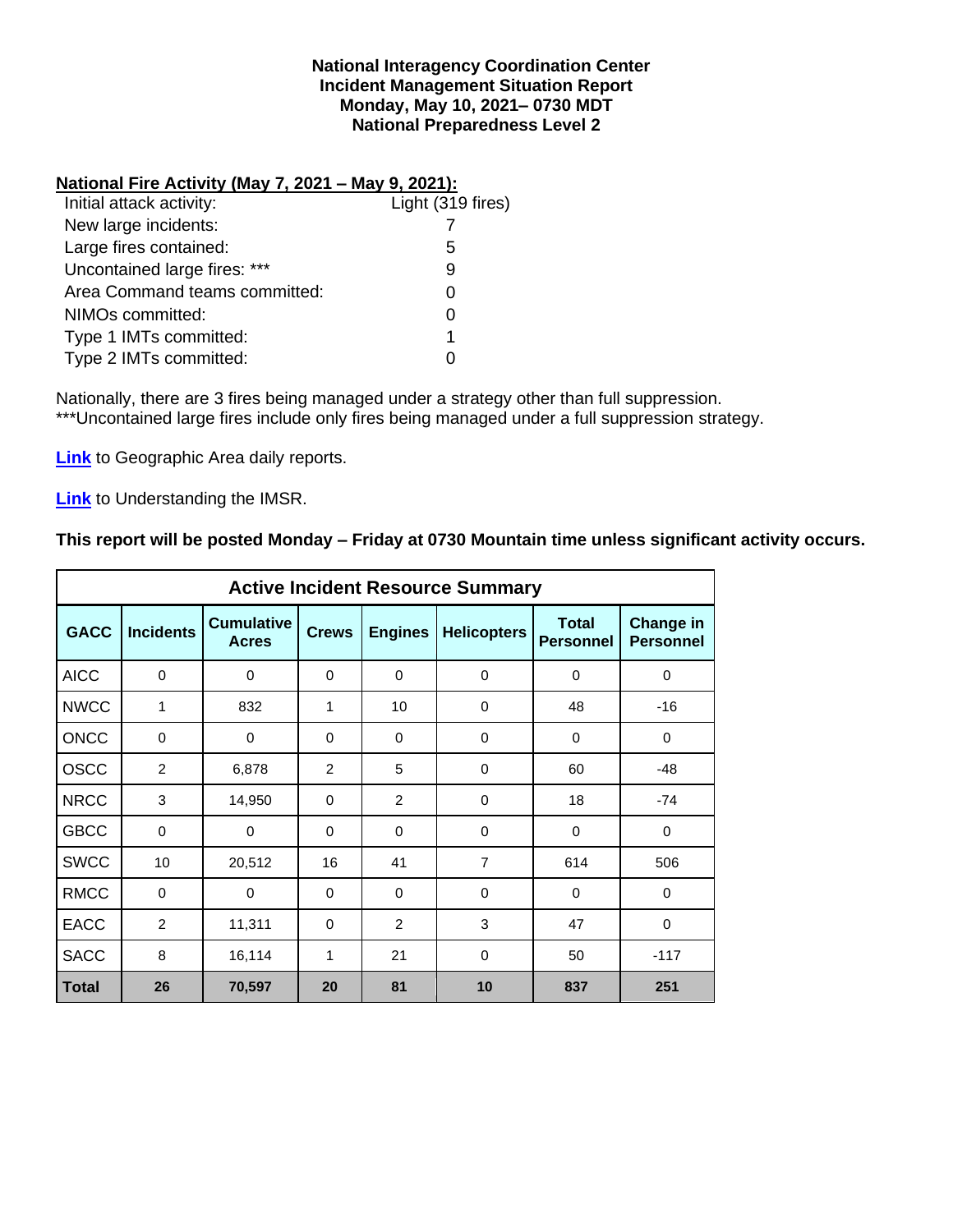| Southwest Area (PL 3)    |    |
|--------------------------|----|
| New fires:               | 28 |
| New large incidents:     |    |
| Uncontained large fires: |    |
| Type 1 IMTs committed:   |    |

**\* Tussock**, Phoenix District Office, BLM. IMT 1 (SW Team 2) mobilizing. Eight miles southwest of Crown King, AZ. Grass and brush. Active fire behavior with uphill runs. Numerous residences threatened. Evacuations, area and road closures in effect.

**\* Maverick**, Tonto NF, USFS. Twenty-five miles northeast of Scottsdale, AZ. Grass and brush. Moderate fire behavior with smoldering and flanking. Structures threatened.

**\* Copper Canyon**, Central District, Arizona DOF. Four miles northeast of Globe, AZ. Grass and brush. Moderate fire behavior with backing, flanking and group torching. Structures threatened. Area and road closures in effect.

**Three Rivers**, Lincoln NF, USFS. Twelve miles northwest of Ruidoso, NM. Short grass and timber. Minimal fire behavior with creeping and smoldering. Numerous residences threatened. Area and trail closures in effect.

**Flag**, Colorado River District, BLM. Twelve miles southeast of Kingman, AZ. Short grass, brush and timber. Minimal fire behavior with smoldering. Area and trail closures in effect.

**\* Gila River**, Gila District Office, BLM. Eleven miles northeast of Florence, AZ. Timber and short grass. Moderate fire behavior with backing, creeping and torching.

**Bonito Rock**, Fort Apache Agency, BIA. Fifteen miles southeast of Whiteriver, AZ. Timber and brush. No new information. Last report unless new information is received.

| <b>Incident Name</b> | <b>Unit</b>         |       | <b>Size</b> |     | Ctn/<br>% |       | Personnel |      | <b>Resources</b> |                |          | <b>Strc</b> | \$\$       | Origin     |
|----------------------|---------------------|-------|-------------|-----|-----------|-------|-----------|------|------------------|----------------|----------|-------------|------------|------------|
|                      |                     | Acres | Chge        |     | Comp      | Est   | Total     | Chge | Crw              | Eng            | Heli     | Lost        | <b>CTD</b> | Own        |
| * Tussock            | AZ-PHD              | 3.500 | $---$       | 0   | Ctn       | 5/22  | 226       | ---  | ⇁                | 10             | 4        | 0           | 900K       | <b>BLM</b> |
| * Maverick           | AZ-TNF              | 1,000 | $---$       | 50  | Ctn       | 5/15  | 65        | ---  | 2                |                |          | 0           | 800K       | <b>FS</b>  |
| * Copper<br>Canyon   | AZ-A4S              | 2,652 | $---$       | 35  | Ctn       | 5/11  | 145       | ---  | 4                | 10             |          | 0           | 800K       | <b>ST</b>  |
| <b>Three Rivers</b>  | <b>NM-LNF</b>       | 7,033 | 0           | 50  | Ctn       | 7/4   | 70        | $-4$ |                  | 4              |          | 0           | 4.1M       | <b>FS</b>  |
| Flag                 | AZ-CRD              | 1,267 | 0           | 90  | Ctn       | 5/11  | 13        | 0    | 0                | $\overline{2}$ | $\Omega$ |             | 3.2M       | <b>BLM</b> |
| * Gila River         | AZ-GID              | 160   | ---         | 0   | Ctn       | 5/12  | 51        | ---  | 2                |                | $\Omega$ | 0           | 50K        | <b>BLM</b> |
| <b>Bonito Rock</b>   | AZ-FTA              | 1,668 | $---$       | 40  | Ctn       | 5/21  | 2         | ---  | 0                |                | $\Omega$ | 0           | 2M         | <b>BIA</b> |
| * Skiles 57          | NM-N <sub>2</sub> S | 2.489 | $---$       | 100 | Ctn       | $---$ | 17        | ---  | 0                | 5              | 0        |             | 7K         | <b>ST</b>  |

N2S – Cimarron District, NM DOF

#### **Northern Rockies Area (PL 1)**

| New fires:               |  |
|--------------------------|--|
| New large incidents:     |  |
| Uncontained large fires: |  |

**\* Natwick**, J. Clark Salyer National Wildlife Refuge, FWS. Three miles northeast of Bantry, ND. Grass. Minimal fire behavior.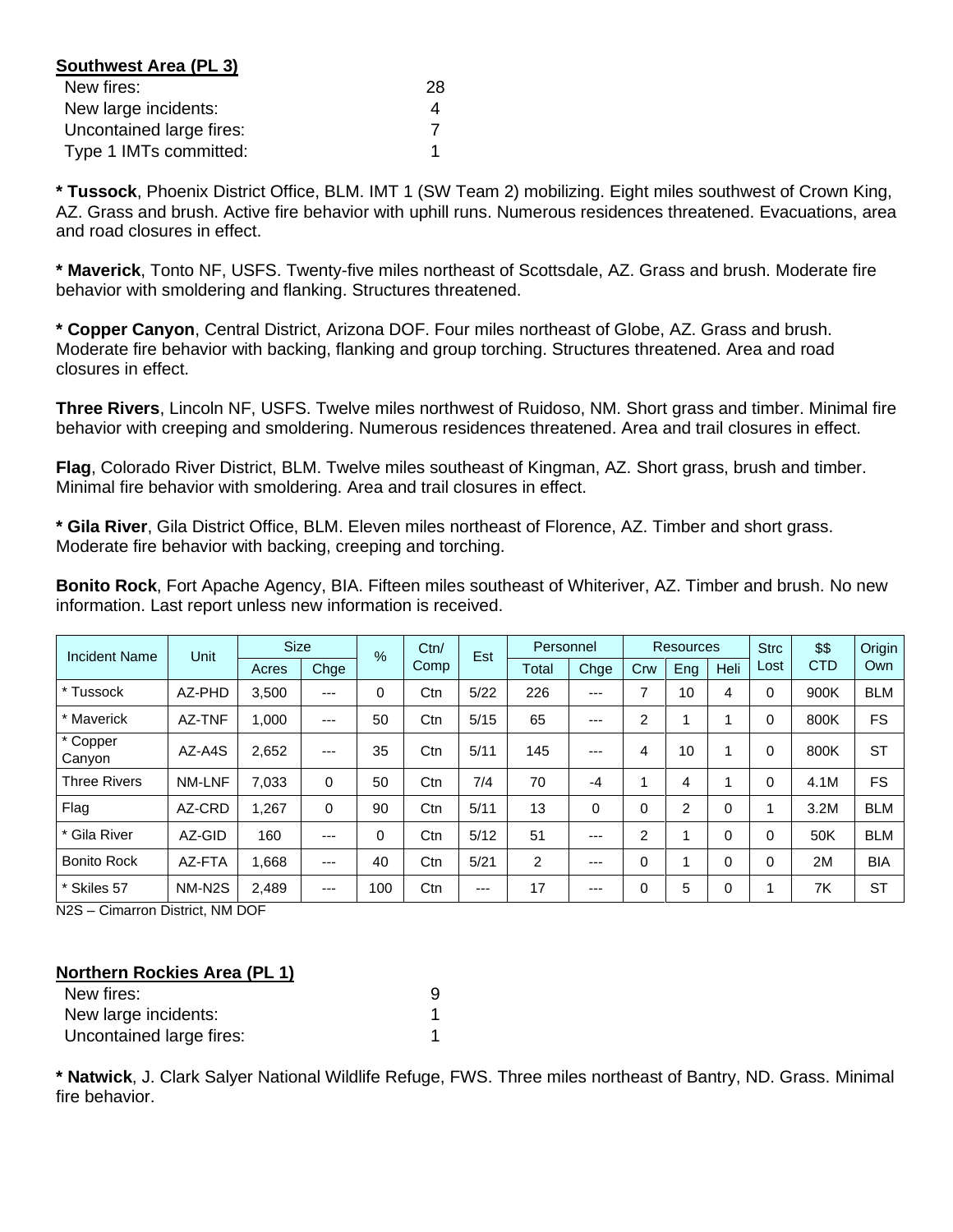| <b>Incident Name</b>  | Unit   | <b>Size</b> |       | $\%$ | Ctn/ | Est   | Personnel |       | <b>Resources</b> |     |      | <b>Strc</b> | \$\$       | Origin     |
|-----------------------|--------|-------------|-------|------|------|-------|-----------|-------|------------------|-----|------|-------------|------------|------------|
|                       |        | Acres       | Chge  |      | Comp |       | Total     | Chge  | Crw              | Ena | Heli | Lost        | <b>CTD</b> | Own        |
| * Natwick             | ND-JCR | 544         | $---$ | 90   | Ctn  | 5/10  | 16        | $---$ |                  | ົ   |      |             | 28K        | <b>FWS</b> |
| Roosevelt<br>Creek    | ND-DPF | 4.603       | 0     | 100  | Ctn  | $---$ | 0         | -3    |                  |     |      |             | 445K       | FS         |
| <b>Little Swallow</b> | ND-FBA | 9,803       | 0     | 100  | Ctn  | $---$ |           | $-31$ |                  |     |      |             | 85K        | <b>BIA</b> |

DPF – Dakota Prairie National Grasslands, USFS FBA – Fort Berthold Agency, BIA

# **Northern California Area (PL 1)**

| New fires:               | 64 |
|--------------------------|----|
| New large incidents:     |    |
| Uncontained large fires: |    |

| <b>Incident Name</b> | Unit          | <b>Size</b><br>Ctn/<br>-<br>% |      |     | Personnel<br>Est |      |       | <b>Resources</b> |     | <b>Strc</b> | \$\$        | Origin |      |           |
|----------------------|---------------|-------------------------------|------|-----|------------------|------|-------|------------------|-----|-------------|-------------|--------|------|-----------|
|                      |               | Acres                         | Chge |     | Comp             |      | Total | Chge             | Crw | Ena         | <b>Heli</b> | ∟ost   | CTD  | Own       |
| * Gunnison           | <b>CA-BTL</b> | 549                           | $--$ | 100 | Ctn              | $--$ |       | $--$             |     |             |             |        | 350K | oт<br>، ت |

BTU – Butte Unit, Cal Fire

# **Northwest Area (PL 1)**

| New fires:               | 11 |
|--------------------------|----|
| New large incidents:     |    |
| Uncontained large fires: |    |

**Meadow**, Fremont-Winema NF, USFS. Nine miles northeast of Chiloquin, OR. Brush and timber. Minimal fire behavior with creeping and smoldering.

| <b>Incident Name</b> | Unit   |       | <b>Size</b> | $\frac{9}{6}$ | Ctn/<br>$\overline{\phantom{0}}$<br>Est<br>Comp |      |       | Personnel |     | <b>Resources</b> |      |      | \$\$     | Origin I |
|----------------------|--------|-------|-------------|---------------|-------------------------------------------------|------|-------|-----------|-----|------------------|------|------|----------|----------|
|                      |        | Acres | Chge        |               |                                                 |      | Total | Chge      | Crw | Ena              | Heli | ∟ost | CTD<br>◡ | Own      |
| Meadow               | OR-FWF | 832   | . –         | 98            | Ctn                                             | 5/10 | 48    | $-16$     |     | 10               |      |      | 425K     | r c      |

### **Southern Area (PL 1)**

| New fires:               | 85 |
|--------------------------|----|
| New large incidents:     |    |
| Uncontained large fires: |    |

**\* Otter Slide**, Merritt Island National Wildlife Refuge, FWS. Twelve miles northwest of Cape Canaveral, FL. Grass, brush and timber. Moderate fire behavior with creeping and smoldering. Last narrative report unless significant activity occurs.

| Incident Name                                                                                            | Unit          |        | <b>Size</b> | $\frac{9}{6}$ |      | Est        | Personnel |       | <b>Resources</b> |     |      | <b>Strc</b> | \$\$       | Origin     |
|----------------------------------------------------------------------------------------------------------|---------------|--------|-------------|---------------|------|------------|-----------|-------|------------------|-----|------|-------------|------------|------------|
|                                                                                                          |               | Acres  | Chge        |               | Comp |            | Total     | Chge  | Crw              | Eng | Heli | Lost        | <b>CTD</b> | Own        |
| * Otter Slide                                                                                            | <b>FL-MIR</b> | 1.451  | $--$        | 80            | Comp | 5/16       | 2         | $---$ |                  |     |      |             | 45K        | <b>FWS</b> |
| Large Fires Being Managed with a Strategy Other Than Full Suppression Without a Type 1 or 2 IMT Assigned |               |        |             |               |      |            |           |       |                  |     |      |             |            |            |
| <b>Four Sixteen</b>                                                                                      | <b>FL-FLS</b> | 13.302 | 0           | 95            | Comp | 5/12       |           | $-27$ |                  |     | 0    |             | 106K       | <b>ST</b>  |
| Hogback                                                                                                  | VA-VAS        | 1.730  | $---$       | 60            | Comp | <b>UNK</b> | 21        | $--$  |                  |     |      |             | 5K         | <b>ST</b>  |
| High Fence                                                                                               | <b>FL-FLS</b> | 500    | $-200$      | 100           | Comp | $---$      | 4         | -6    |                  | ົ   |      |             | 25K        | <b>ST</b>  |

FLS - Florida Forest Service VAS – Virginia Department of Forestry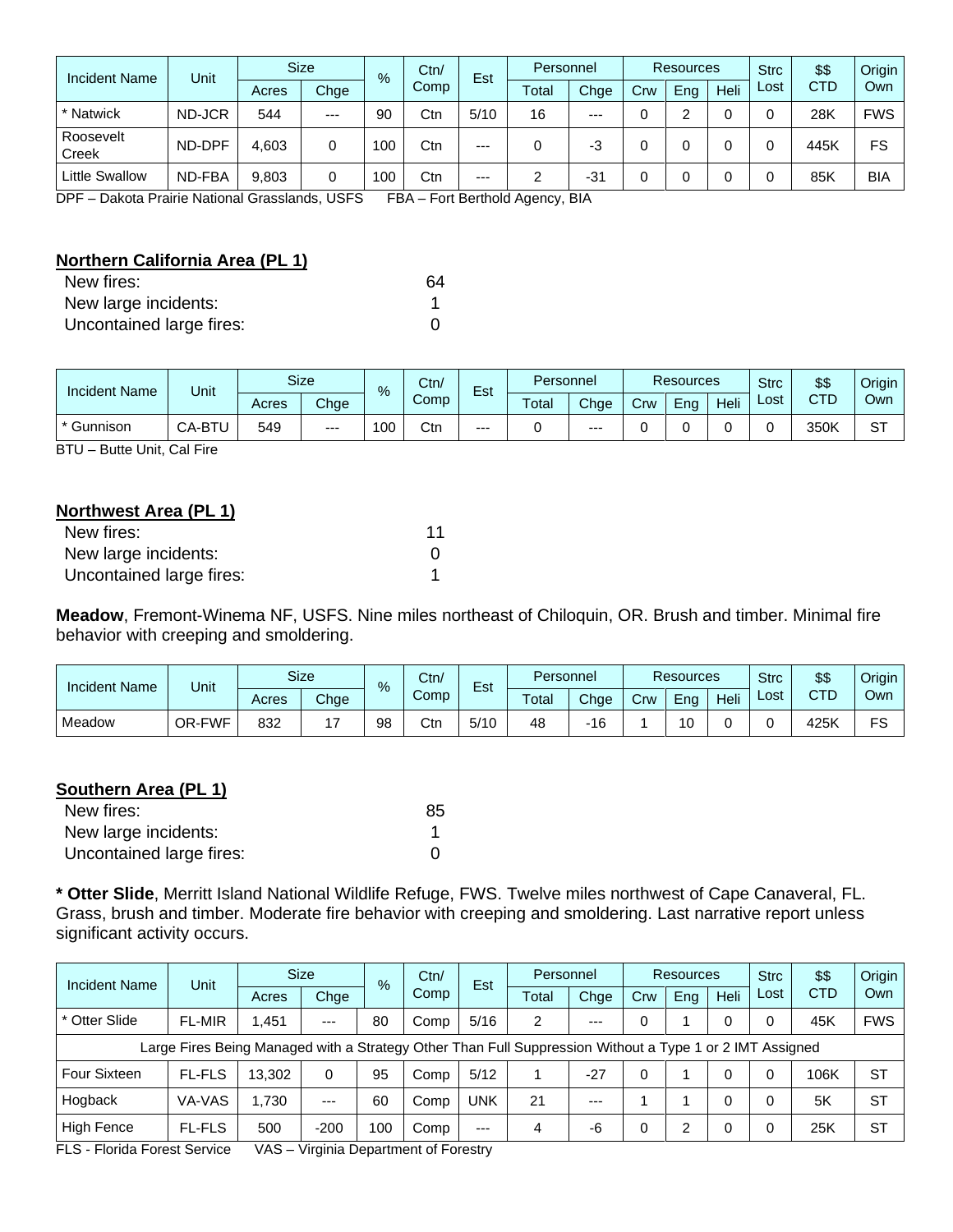**Fires and Acres (May 7, 2021 – May 9, 2021) (by Protection):**

| Area                     |              | <b>BIA</b>       | <b>BLM</b>              | <b>FWS</b>       | <b>NPS</b>       | ST/OT            | <b>USFS</b>    | <b>TOTAL</b>   |
|--------------------------|--------------|------------------|-------------------------|------------------|------------------|------------------|----------------|----------------|
| Alaska Area              | <b>FIRES</b> | $\mathbf 0$      | $\overline{2}$          | $\mathbf 0$      | $\overline{0}$   | 8                | $\mathbf 1$    | 11             |
|                          | <b>ACRES</b> | $\pmb{0}$        | $\mathbf 0$             | $\mathbf 0$      | $\boldsymbol{0}$ | 12               | $\mathbf 0$    | 12             |
| Northwest Area           | <b>FIRES</b> | $\pmb{0}$        | $\pmb{0}$               | $\mathbf 0$      | $\mathbf 0$      | 10               | $\mathbf{1}$   | 11             |
|                          | <b>ACRES</b> | $\pmb{0}$        | $\mathbf 0$             | $\mathbf 0$      | $\pmb{0}$        | 13               | 18             | 31             |
| Northern California Area | <b>FIRES</b> | $\pmb{0}$        | $\mathbf 0$             | $\mathbf 0$      | $\mathbf 0$      | 60               | $\overline{4}$ | 64             |
|                          | <b>ACRES</b> | $\boldsymbol{0}$ | $\mathbf 0$             | $\mathbf 0$      | $\pmb{0}$        | 760              | $\overline{7}$ | 767            |
| Southern California Area | <b>FIRES</b> | $\mathbf{1}$     | $\mathbf{1}$            | $\mathbf 0$      | $\mathbf{1}$     | 58               | 5              | 66             |
|                          | <b>ACRES</b> | 20               | $\mathbf 0$             | $\boldsymbol{0}$ | $\overline{1}$   | 440              | 21             | 482            |
| Northern Rockies Area    | <b>FIRES</b> | $\mathbf 0$      | $\overline{0}$          | $\overline{0}$   | $\mathbf 0$      | $\overline{7}$   | $\overline{2}$ | 9              |
|                          | <b>ACRES</b> | $\pmb{0}$        | $\mathbf 0$             | $\mathbf 0$      | $\boldsymbol{0}$ | 35               | $\overline{2}$ | 37             |
| Great Basin Area         | <b>FIRES</b> | $\pmb{0}$        | $\mathbf 0$             | $\mathbf 0$      | $\mathbf 0$      | $\mathbf{0}$     | $\mathbf 0$    | 0              |
|                          | <b>ACRES</b> | $\pmb{0}$        | $\mathbf 0$             | $\mathbf 0$      | $\boldsymbol{0}$ | $\boldsymbol{0}$ | $\mathbf 0$    | $\mathbf 0$    |
| Southwest Area           | <b>FIRES</b> | 5                | $\mathbf{1}$            | $\mathbf{1}$     | $\mathbf 0$      | 5                | 16             | 28             |
|                          | <b>ACRES</b> | 61               | 3,500                   | $\mathbf 0$      | $\boldsymbol{0}$ | 4,490            | 1,003          | 9,054          |
| Rocky Mountain Area      | <b>FIRES</b> | $\sqrt{3}$       | $\mathbf 0$             | $\mathbf 0$      | $\pmb{0}$        | 3                | $\mathbf{1}$   | $\overline{7}$ |
|                          | <b>ACRES</b> | $\sqrt{5}$       | $\overline{0}$          | $\mathbf 0$      | $\pmb{0}$        | 30               | $\pmb{0}$      | 35             |
| Eastern Area             | <b>FIRES</b> | 11               | $\mathbf 0$             | $\mathbf 0$      | $\mathbf 0$      | 26               | $\mathbf{1}$   | 38             |
|                          | <b>ACRES</b> | 17               | $\overline{0}$          | $\mathbf 0$      | $\boldsymbol{0}$ | 22               | $\pmb{0}$      | 39             |
| Southern Area            | <b>FIRES</b> | $\pmb{0}$        | $\mathbf 0$             | $\mathbf 0$      | 1                | 83               | 1              | 85             |
|                          | <b>ACRES</b> | $\pmb{0}$        | $\pmb{0}$               | 1,391            | $\pmb{0}$        | 512              | 60             | 1,963          |
| <b>TOTAL FIRES:</b>      |              | 20               | $\overline{\mathbf{4}}$ | $\mathbf{1}$     | $\overline{2}$   | 260              | 32             | 319            |
| <b>TOTAL ACRES:</b>      |              | 103              | 3,500                   | 1,391            | 1                | 6,314            | 1,111          | 12,420         |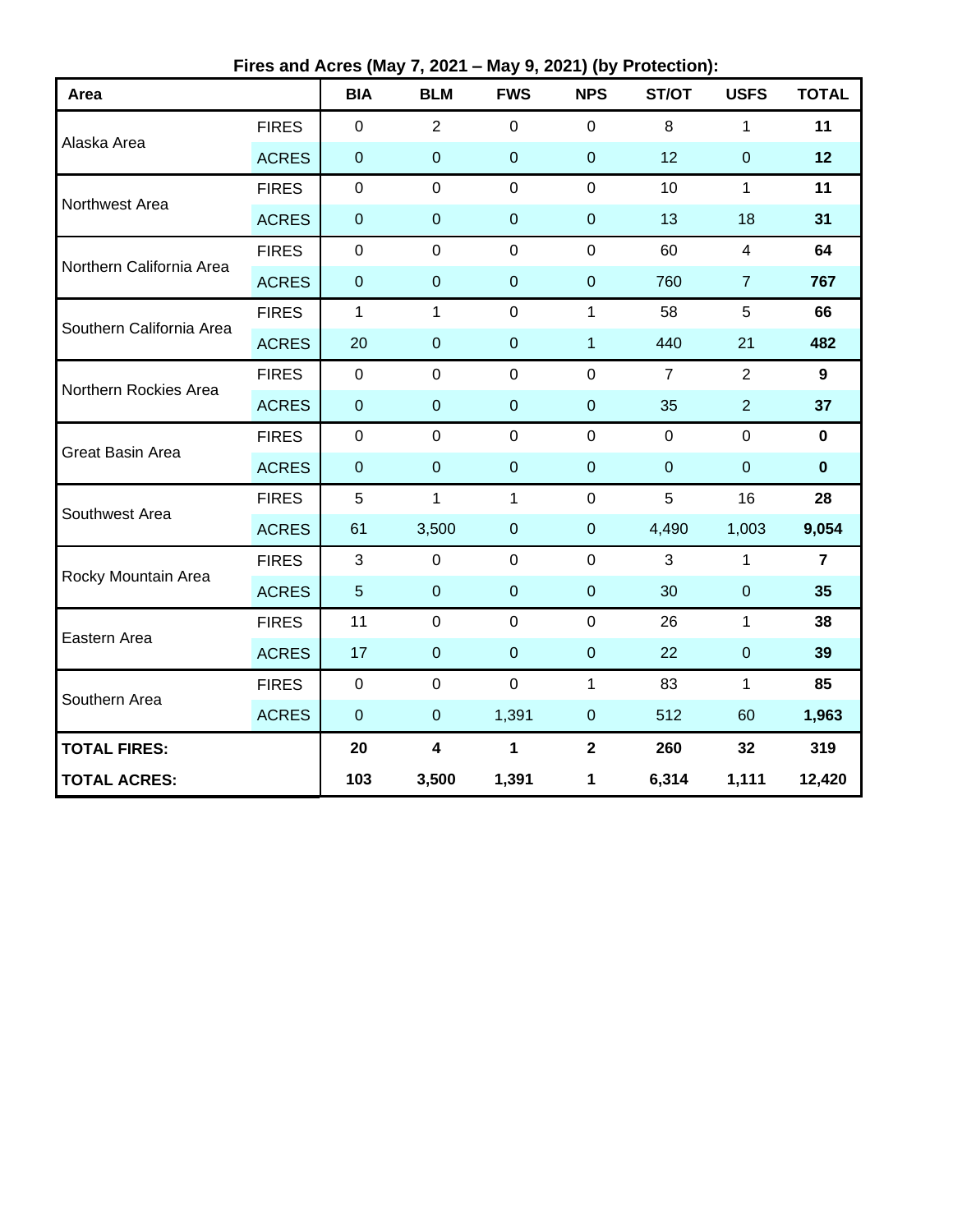**Fires and Acres Year-to-Date (by Protection):**

| Area                     |              | <b>BIA</b>     | <b>BLM</b>  | <b>FWS</b>     | <b>NPS</b>       | ST/OT   | <b>USFS</b>  | <b>TOTAL</b> |
|--------------------------|--------------|----------------|-------------|----------------|------------------|---------|--------------|--------------|
| Alaska Area              | <b>FIRES</b> | $\mathbf 0$    | 6           | 0              | $\mathbf 0$      | 34      | 5            | 45           |
|                          | <b>ACRES</b> | $\mathbf 0$    | $\mathbf 0$ | $\pmb{0}$      | $\boldsymbol{0}$ | 18      | $\mathbf{3}$ | 21           |
| Northwest Area           | <b>FIRES</b> | 42             | 21          | $\mathbf{1}$   | $\mathbf 0$      | 346     | 24           | 434          |
|                          | <b>ACRES</b> | 198            | 111         | $\overline{0}$ | $\pmb{0}$        | 2,469   | 1,437        | 4,216        |
| Northern California Area | <b>FIRES</b> | $\overline{2}$ | $\mathbf 0$ | $\mathbf 0$    | $\mathbf 0$      | 778     | 76           | 856          |
|                          | <b>ACRES</b> | $\overline{2}$ | $\mathbf 0$ | $\pmb{0}$      | $\pmb{0}$        | 2,627   | 186          | 2,816        |
| Southern California Area | <b>FIRES</b> | $\,6$          | 36          | 1              | 4                | 1,092   | 123          | 1,262        |
|                          | <b>ACRES</b> | 25             | 2,931       | 1              | $\overline{7}$   | 7,714   | 1,378        | 12,056       |
| Northern Rockies Area    | <b>FIRES</b> | 460            | 8           | $\overline{2}$ | $\mathbf{1}$     | 318     | 111          | 900          |
|                          | <b>ACRES</b> | 30,863         | 61          | 35             | 20               | 11,378  | 19,367       | 61,724       |
| Great Basin Area         | <b>FIRES</b> | 11             | 107         | $\mathbf{1}$   | $\overline{4}$   | 166     | 24           | 313          |
|                          | <b>ACRES</b> | 2,301          | 7,394       | $\overline{0}$ | $\overline{4}$   | 5,818   | 100          | 15,619       |
| Southwest Area           | <b>FIRES</b> | 184            | 57          | 5              | $\overline{7}$   | 169     | 156          | 578          |
|                          | <b>ACRES</b> | 9,541          | 5,533       | $\mathbf 0$    | 1,346            | 8,865   | 12,426       | 37,713       |
| Rocky Mountain Area      | <b>FIRES</b> | 57             | 17          | $\overline{2}$ | 3                | 126     | 25           | 230          |
|                          | <b>ACRES</b> | 2,128          | 37          | 1,244          | 305              | 70,522  | 2,773        | 77,010       |
| Eastern Area             | <b>FIRES</b> | 307            | $\mathbf 0$ | 14             | 8                | 4,774   | 247          | 5,350        |
|                          | <b>ACRES</b> | 12,247         | $\pmb{0}$   | 13,273         | 532              | 20,833  | 14,583       | 61,468       |
| Southern Area            | <b>FIRES</b> | 369            | $\mathbf 0$ | 44             | 25               | 9,374   | 318          | 10,130       |
|                          | <b>ACRES</b> | 28,682         | $\pmb{0}$   | 10,332         | 6,298            | 199,076 | 25,465       | 269,854      |
| <b>TOTAL FIRES:</b>      |              | 1,438          | 252         | 70             | 52               | 17,177  | 1,109        | 20,098       |
| <b>TOTAL ACRES:</b>      |              | 85,988         | 16,068      | 24,885         | 8,512            | 329,323 | 77,721       | 542,499      |

| Ten Year Average Fires (2011 – 2020 as of today) | 18.114  |
|--------------------------------------------------|---------|
| Ten Year Average Acres (2011 – 2020 as of today) | 938,396 |

**\*\*\*Changes in some agency YTD acres reflect more accurate mapping or reporting adjustments.** \*\*\*Additional wildfire information is available through the Geographic Areas at **<https://gacc.nifc.gov/>**

**Predictive Services Discussion:** An upper-level trough will slide southeast from the West to the central US with an upper high following a roughly parallel path from central Canada into the Great Lakes. Strong winds aloft will stretch from the Pacific Northwest and northern California through the Great Basin and Southwest resulting in widespread elevated to critical fire weather conditions across the Southwest. Gusty northerly and offshore winds amid a dry airmass will continue across northern and central California with dry and breezy conditions in portions of the western Great Basin. Precipitation will spread from the Northern Rockies into the Southern Rockies with snow likely in the mountains and possibly into the foothills along the Front Range in Colorado and Wyoming. Severe weather and heavy rain are possible in portions of Texas and along the Gulf Coast.

<http://www.predictiveservices.nifc.gov/outlooks/outlooks.htm>